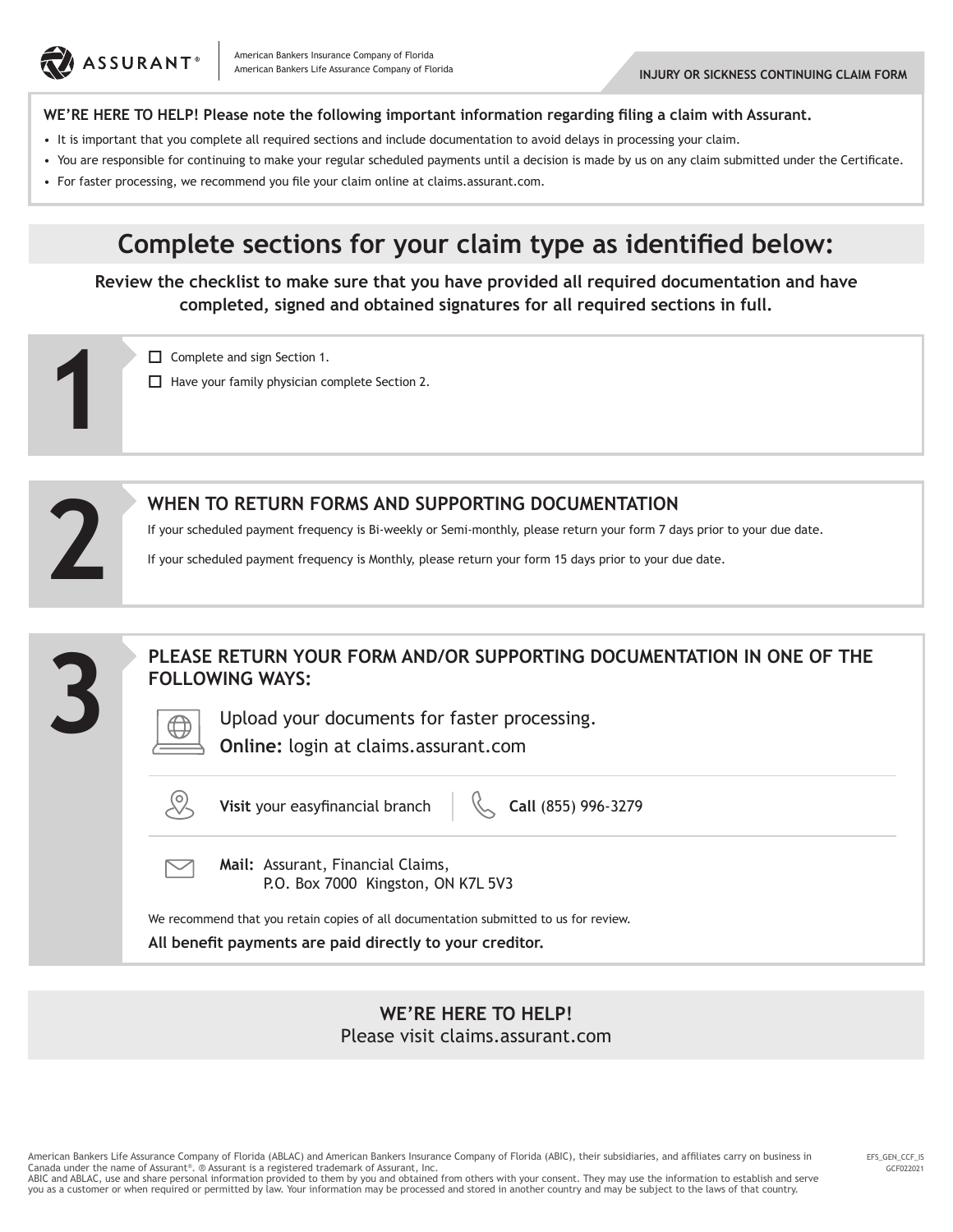

### **SECTION 1** FOR FASTER CLAIM PROCESSING: Please complete form, save file and upload to claims.assurant.com

# **CLAIMANT INFORMATION** Must be completed in full **Injury or Sickness** Injury or Sickness

| <b>NAME</b>                                                                                                                                                                                                                                                                                                                                                                                                                                                                                                                                                                                                                                                                                |                   |                         |                 | <b>CLAIM NUMBER</b> |                 |                                                     |              |      |                                 |           |             |  |  |  |
|--------------------------------------------------------------------------------------------------------------------------------------------------------------------------------------------------------------------------------------------------------------------------------------------------------------------------------------------------------------------------------------------------------------------------------------------------------------------------------------------------------------------------------------------------------------------------------------------------------------------------------------------------------------------------------------------|-------------------|-------------------------|-----------------|---------------------|-----------------|-----------------------------------------------------|--------------|------|---------------------------------|-----------|-------------|--|--|--|
| CHECK HERE IF YOU ARE FILING A CLAIM FOR MORE THAN ONE LOAN/ACCOUNT                                                                                                                                                                                                                                                                                                                                                                                                                                                                                                                                                                                                                        |                   |                         |                 |                     |                 |                                                     |              |      |                                 |           |             |  |  |  |
| PLEASE LIST ALL LOAN/ACCOUNT NUMBERS (You can find this information on your loan/account documents)                                                                                                                                                                                                                                                                                                                                                                                                                                                                                                                                                                                        |                   |                         |                 |                     |                 |                                                     |              |      |                                 |           |             |  |  |  |
|                                                                                                                                                                                                                                                                                                                                                                                                                                                                                                                                                                                                                                                                                            |                   |                         |                 |                     |                 |                                                     |              |      |                                 |           |             |  |  |  |
| $\Box$ CHECK HERE IF ADDRESS HAS CHANGED<br><b>ADDRESS</b>                                                                                                                                                                                                                                                                                                                                                                                                                                                                                                                                                                                                                                 |                   |                         |                 |                     |                 |                                                     |              |      |                                 |           |             |  |  |  |
| <b>STREET</b>                                                                                                                                                                                                                                                                                                                                                                                                                                                                                                                                                                                                                                                                              |                   | <b>CITY</b>             |                 |                     | <b>PROVINCE</b> | POSTAL CODE                                         |              |      | <b>CONTACT TELEPHONE NUMBER</b> |           |             |  |  |  |
|                                                                                                                                                                                                                                                                                                                                                                                                                                                                                                                                                                                                                                                                                            |                   |                         |                 |                     |                 |                                                     |              |      |                                 |           |             |  |  |  |
| CLAIMANT'S EMAIL ADDRESS (IF AVAILABLE)                                                                                                                                                                                                                                                                                                                                                                                                                                                                                                                                                                                                                                                    |                   |                         |                 |                     |                 |                                                     |              |      |                                 |           |             |  |  |  |
|                                                                                                                                                                                                                                                                                                                                                                                                                                                                                                                                                                                                                                                                                            |                   |                         |                 |                     |                 |                                                     |              |      |                                 |           |             |  |  |  |
| DESCRIBE YOUR CURRENT ACTIVITIES OR ANY CHANGES IN YOUR CONDITION                                                                                                                                                                                                                                                                                                                                                                                                                                                                                                                                                                                                                          |                   |                         |                 |                     |                 |                                                     |              |      |                                 |           |             |  |  |  |
|                                                                                                                                                                                                                                                                                                                                                                                                                                                                                                                                                                                                                                                                                            |                   |                         |                 |                     |                 |                                                     |              |      |                                 |           |             |  |  |  |
|                                                                                                                                                                                                                                                                                                                                                                                                                                                                                                                                                                                                                                                                                            |                   |                         |                 |                     |                 |                                                     |              |      |                                 |           |             |  |  |  |
|                                                                                                                                                                                                                                                                                                                                                                                                                                                                                                                                                                                                                                                                                            |                   |                         |                 |                     |                 |                                                     |              |      |                                 |           |             |  |  |  |
| HAVE YOU RETURNED TO WORK?                                                                                                                                                                                                                                                                                                                                                                                                                                                                                                                                                                                                                                                                 | IF YES, WHAT DATE |                         | # OF HOURS/WEEK |                     |                 | ARE YOU RECEIVING WCB OR OTHER DISABILITY BENEFITS? |              |      |                                 |           |             |  |  |  |
| $\Box$ YES $\Box$ FULL-TIME $\Box$ PART-TIME                                                                                                                                                                                                                                                                                                                                                                                                                                                                                                                                                                                                                                               | <b>MM</b>         | YYYY<br><b>DD</b>       |                 |                     | $\Box$ WCB      | $\Box$ NO                                           | $\Box$ other |      |                                 |           |             |  |  |  |
| $\square$ NO                                                                                                                                                                                                                                                                                                                                                                                                                                                                                                                                                                                                                                                                               |                   |                         |                 | PLEASE SPECIFY      |                 |                                                     |              |      |                                 |           |             |  |  |  |
| I certify that the information given here is true and correct. I AUTHORIZE any employer, physician, hospital, insurer, law enforcement agency, fire department or other organization,<br>or person having any records, data or information concerning this claim to furnish such records, data or information to the above noted insurer(s), American Bankers Life Assurance<br>Company of Florida and/or American Bankers Insurance Company of Florida hereinafter collectively referred to as "Assurant", or their authorized representative as requested. I<br>understand that in executing this authorization, I waive the right for such information to be privileged.                |                   |                         |                 |                     |                 |                                                     |              |      |                                 |           |             |  |  |  |
| A photocopy of this authorization shall be considered as effective and valid as the original.<br>This authorization shall remain valid for the duration of the claim.                                                                                                                                                                                                                                                                                                                                                                                                                                                                                                                      |                   |                         |                 |                     |                 |                                                     |              |      |                                 |           |             |  |  |  |
| I confirm and understand that the information provided is true and accurate to the best of my knowledge. This claim shall be void if, whether before or after the loss, I concealed or<br>misrepresented any facts, or if any documents submitted have concealed or misrepresented any fact or circumstance concerning this claim.                                                                                                                                                                                                                                                                                                                                                         |                   |                         |                 |                     |                 |                                                     |              |      |                                 |           |             |  |  |  |
| By checking this box, I acknowledge that the above statement is true as of                                                                                                                                                                                                                                                                                                                                                                                                                                                                                                                                                                                                                 |                   |                         |                 |                     |                 |                                                     |              |      |                                 |           |             |  |  |  |
| <b>CLAIMANT SIGNATURE</b>                                                                                                                                                                                                                                                                                                                                                                                                                                                                                                                                                                                                                                                                  |                   | <b>TELEPHONE NUMBER</b> |                 |                     |                 | <b>DATE</b><br><b>MM</b>                            | <b>DD</b>    | YYYY |                                 |           |             |  |  |  |
|                                                                                                                                                                                                                                                                                                                                                                                                                                                                                                                                                                                                                                                                                            |                   |                         |                 |                     |                 |                                                     |              |      |                                 |           |             |  |  |  |
| Assurant understands that easyfinancial employees and/or third parties acting on behalf of easyfinancial, may play an important role in assisting you with the claim process (e.g.,<br>filing your claim form, submitting other required claim documents and discussing your claim status). In order to protect your privacy, we require your explicit consent to discuss your<br>claim with easyfinancial employees and/or third parties acting on behalf of easyfinancial. Your consent is specific to this claim only and you have the right to withdraw your consent<br>at any time. You may choose to submit your claim information directly to Assurant as noted on this claim form. |                   |                         |                 |                     |                 |                                                     |              |      |                                 |           |             |  |  |  |
| I give permission to Assurant to share my claim status and claim details with easyfinancial employees and/or third parties acting on behalf of easyfinancial assisting me with my claim.<br>I am aware and acknowledge that my claim status and claim details may include sensitive personal information (medical and otherwise).                                                                                                                                                                                                                                                                                                                                                          |                   |                         |                 |                     |                 |                                                     |              |      |                                 |           |             |  |  |  |
| <b>CLAIMANT SIGNATURE</b>                                                                                                                                                                                                                                                                                                                                                                                                                                                                                                                                                                                                                                                                  |                   |                         |                 |                     |                 |                                                     |              |      | <b>DATE</b><br><b>MM</b>        | <b>DD</b> | <b>YYYY</b> |  |  |  |
|                                                                                                                                                                                                                                                                                                                                                                                                                                                                                                                                                                                                                                                                                            |                   |                         |                 |                     |                 |                                                     |              |      |                                 |           |             |  |  |  |